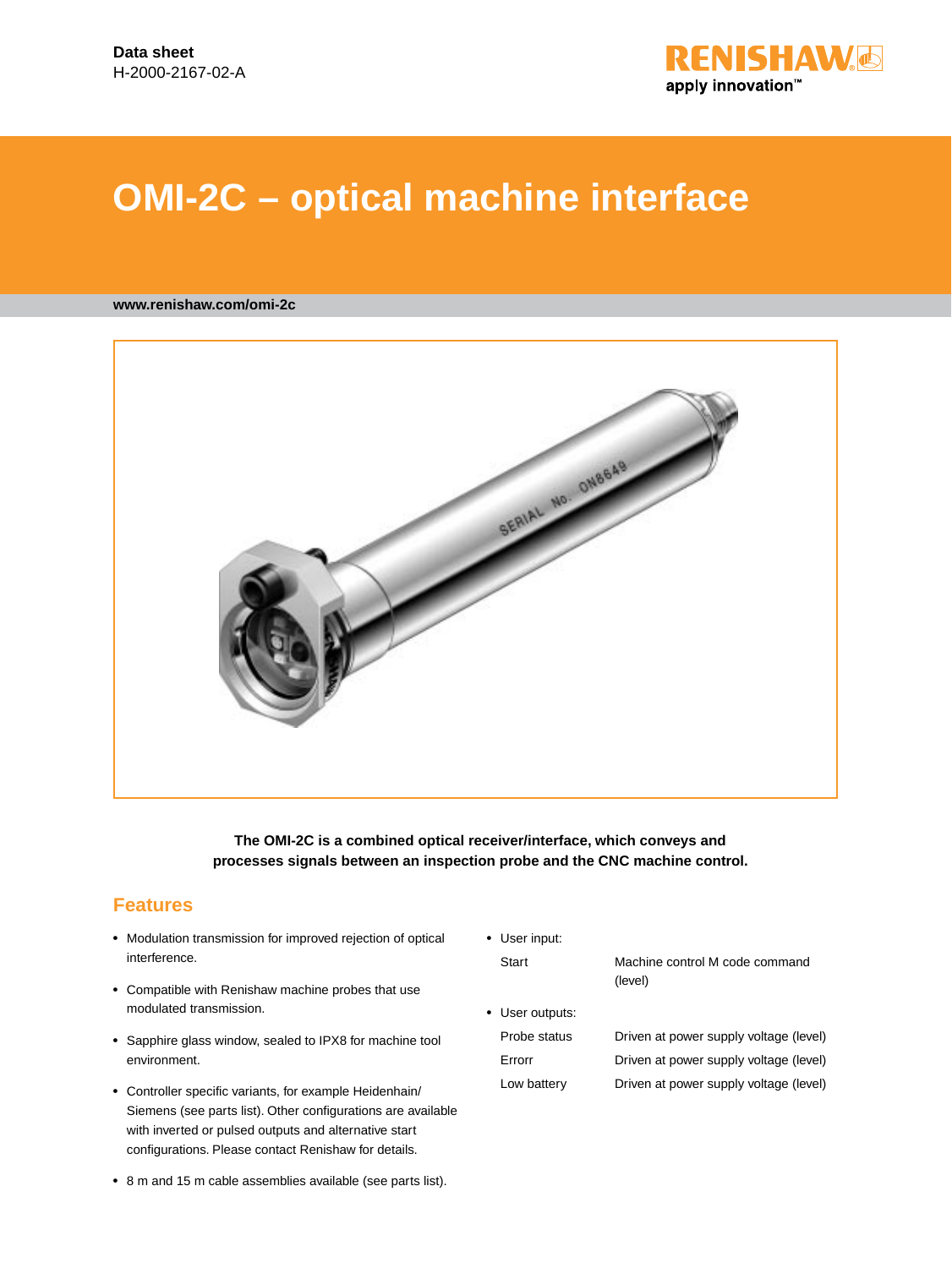**Datam sheet** OMI-2C – optical machine interface



**Installation**

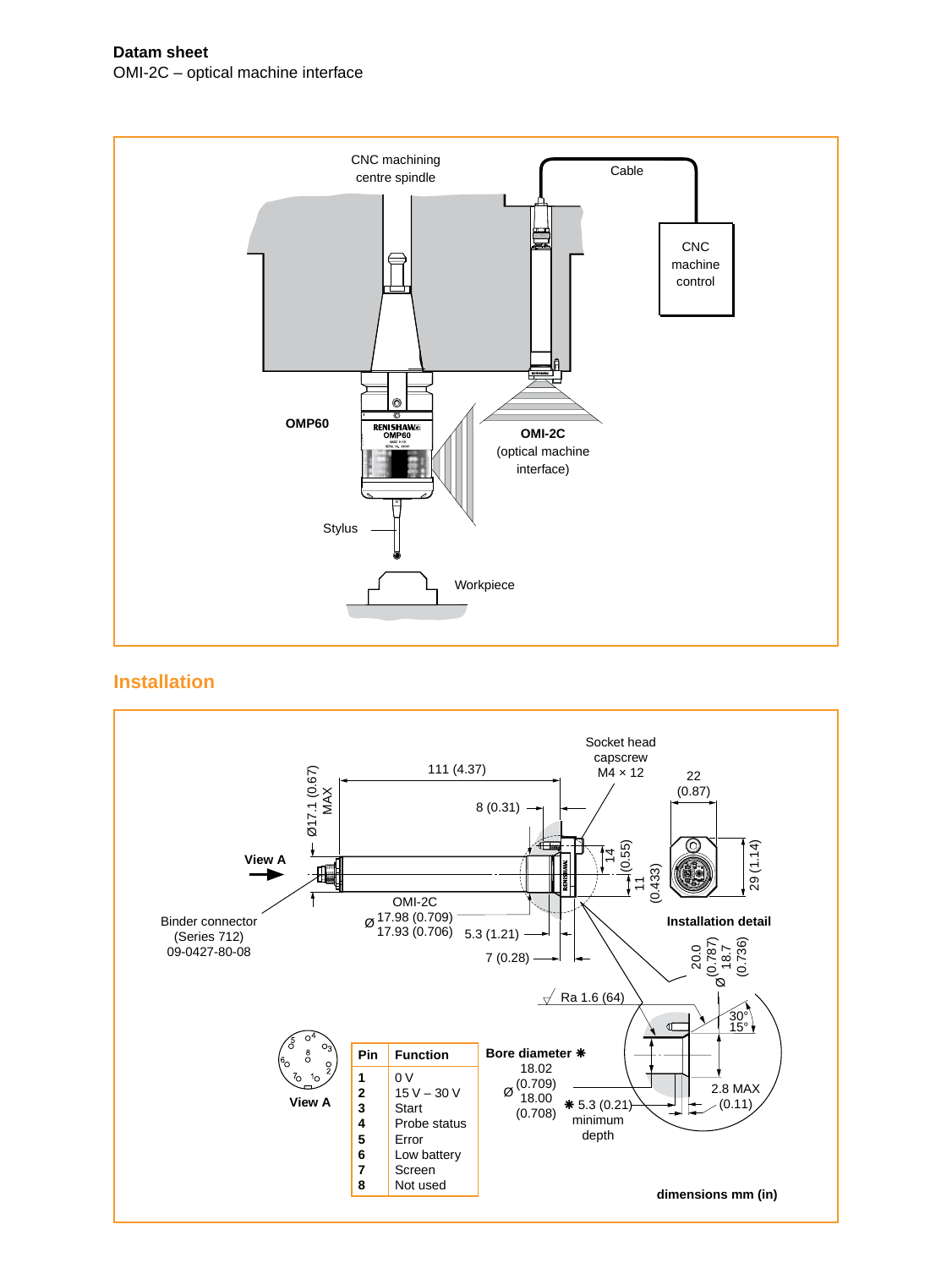## **OMI-2C visual diagnostics**

Visual indication of system status is provided by a multi-colour LED located behind the front window.

**NOTE:** For best system performance, ensure that the OMI-2C is mounted in a position which is not directly in front of a light source.

| <b>LED</b>                                    | <b>Probe status</b>                                    | <b>Graphic hint</b> |
|-----------------------------------------------|--------------------------------------------------------|---------------------|
| Flashing green (for 3 seconds on<br>power up) | Controller type: Heidenhain i530/<br>Siemens 840D      |                     |
| Constant red                                  | Probe on and triggered                                 |                     |
| Constant green                                | Probe on and seated                                    |                     |
| Constant blue                                 | Probe error or probe off                               |                     |
| Flashing blue and red                         | Low battery when probe is triggered                    |                     |
| Flashing blue and green                       | Low battery when probe is seated                       |                     |
| Yellow flash (0.5 second duration)            | Start/stop signal                                      |                     |
| Flashing red                                  | Overcurrent condition (reset OMI-2C by removing power) |                     |

#### **Cable installation**

- Route the cable away from potential sources of electromagnetic interference.
- • Maintain screen through cable joins.
- • Renishaw cable specification: Polyurethane Ø 5 max (Ø 0.197) 12 core screened cable, each core 7 x 0.1. Standard lengths 8 m (26 ft) or 15 m (49 ft).

## **Electrical connector**



**CAUTION:** The power supply 0 V should be terminated at the machine ground (star point). **!**